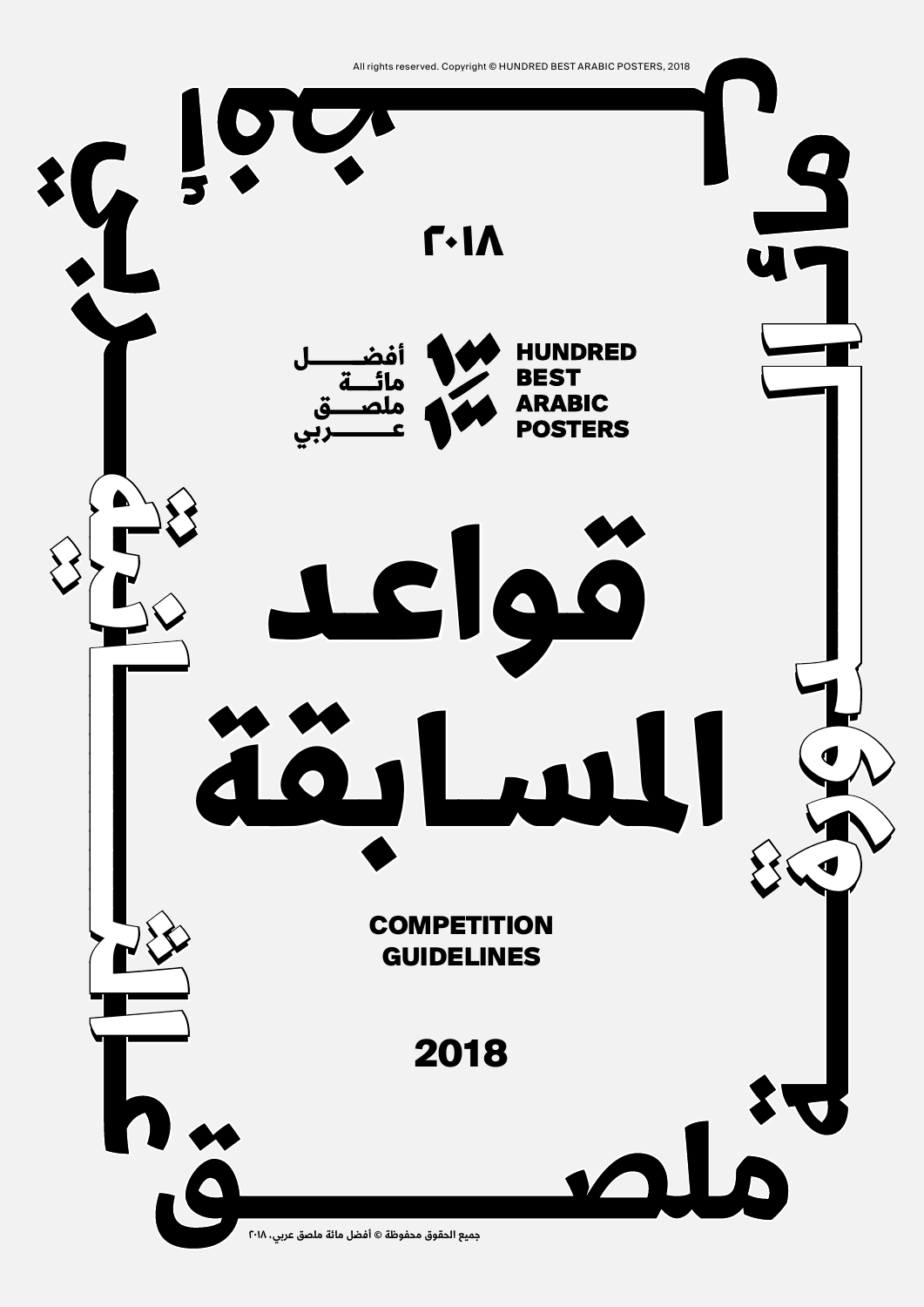

قواعــد الشـاركة

مسابقة أفضل مائة ملصق عربي الدورة الثانية | ٢٠١٨

| الموجز الإبداعي المسابقة: | لا يوجد موجز محدد. فقط قدم أفضل ما لديك من ملصقات. |
|---------------------------|----------------------------------------------------|
| الموضوع:                  | لا يوجد موضوع محدد.                                |
| رسوم القبول:              | محانـــاً.                                         |
| آخر موعد للتقدي:          | يحدد قريباً                                        |

| ١. من المؤلى لىخول<br>السابقة؟ | أ. نرحب بجميع الشاركين، سواءً كانوا افراد أو مجموعات أو شركات.<br>ب. نرحب بجميع الشاركات من مختلف المممين الوجودين بداخل وخارج عالنا العربي. |
|--------------------------------|----------------------------------------------------------------------------------------------------------------------------------------------|
| ٢. طريقة التقديم               | أ. الطريقة: إملأ إسمّارة الشاركة عبر الإنترنت الموجودة على موقعنا الإلكتروني:<br>www.100bap.com                                              |
|                                | (ملاحظة: يستقبل هـذا المَـوذج ملصقـاً واحـدًا فقـط في كل مـرة. للإشـتراك بأكـثر مـن                                                          |
|                                | ملصق الرجاء تقديم أكثر من غـوذج)                                                                                                             |
|                                | ب. النوع: نسخة إلكترونية. jpg/ .png/ .gif.                                                                                                   |
|                                | ج. حجم الملصق:                                                                                                                               |
|                                | Max file size 5 MB - 72dpi - Dimension: 2000px height                                                                                        |
| ٣. توجيهات المسابقة            | أ. الحد الأقصى لعدد الشاركات: يسمح للمشتركين بتقديم عدد غير محدود من المصقات.                                                                |
|                                | ب. تاريـــغ إصــدار الملصــق: تاريـــخ إصــدار الملصقــات الشــاركة ٢٠١٥/١/١ إلى تاريــخ إنتهـاء                                             |
|                                | السـابقة.                                                                                                                                    |
|                                | ج. يجب على الملعقات التي تـود المشاركة أن تكـون إمـا صممت مـن قِبـل مصمـم عربـى                                                              |
|                                | أو صممت لعميـل أو موضـوع عربـي، بغـض النظـر عـن الجنسـية أو اللغـة. (يـقبـل وجـود                                                            |
|                                | جميع العناصر الذكـورة أو أحـداً منهـا).                                                                                                      |





١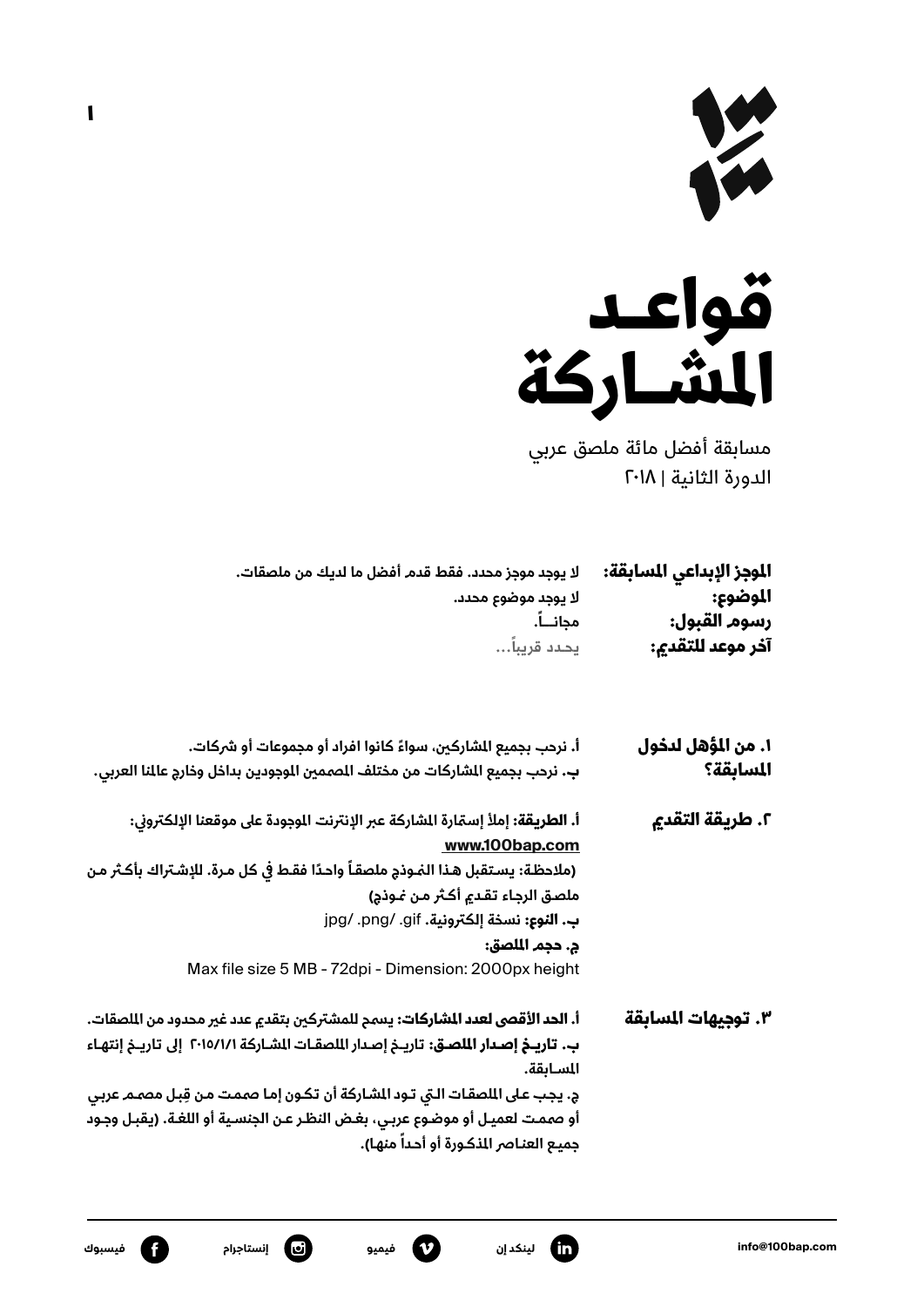

| ا. ملصقات تجارية: ملصقات صمت لأغراض تجارية أو اجمّاعية أو ثقافية.                                                   | ٤. فئات الملصقات   |
|---------------------------------------------------------------------------------------------------------------------|--------------------|
| ب. ملصقات مستقلة: ملصقات صمت لأغراض تجريبية.                                                                        |                    |
| ج. ملصقات أكادعية: ملصقات صممت تحت إشراف أكاديي.                                                                    |                    |
| أعضاء لجنة التحكيم:                                                                                                 |                    |
| ١. أمينة عبد اللطيف: مصصمة جرافيك من تونس.                                                                          | ه. لجنة الحكام     |
| ٢. عمرو ثابت: مصمر جرافيك من مصر.                                                                                   |                    |
| ٣. عين: عمر الزعبي ويوسف عبد ربه: ثنائي تصميم جرافيك من الأردن.                                                     |                    |
|                                                                                                                     |                    |
| ٤. سـالم القاسمـي: مصـمـ جرافيـك مـن الإمـارات، أكاديـي في الجامعـة الأمريكيـة في<br>الشـارقة ومؤسـس منصـة «فكـرة». |                    |
|                                                                                                                     |                    |
| ٥. طـارق عتريــسي: مصــم جرافيـك مـن لبنان-هولنـدا ومؤسـس سـتوديو «طـارق<br>عتريـسي» للتصمــم.                      |                    |
|                                                                                                                     |                    |
| ا. جميع الصممين الفائزيـن الـتي تُعـرض أعمالهـمـ الفائزة من قبل الجهة النظمة للمسـابقة                              |                    |
| عتلكون كامل حقوق اللكية للصقاتهم. أي استخدام غير مصرح به للملصقات الفائزة                                           | ٦. الشروط والأدكام |
| العروضة من قبل أي جهة أخرى هو ضد تلك حقوق.                                                                          |                    |
| ب. بالشاركة في السابقة، يؤكد الشاركون تلقائياً إمتلاكهم الكامل للمواد الصممة                                        |                    |
| ويصرحـون ان أعمالهـم تلـك لا تَنتهـك أي حقـوق لأي طـرف آخـر أو تحتـوي عـلى أي                                       |                    |
| مشـاكل قانونيـة.                                                                                                    |                    |
| ج. سيمّ إستبعاد أي تصاميم تتعدى على حقوق الملكية لأي عمل آخر من النافسة. أي                                         |                    |
| مسائلات تـأتى نتيجة هـذا الإنتهـاك هـى مسئولية المممـ الشـارك باللصق.                                               |                    |
| د. أي ملصقات تحتوي على لغة نابية، أو تنتهك مبادئ اخلاقية، أو قوانين الشاركة،                                        |                    |
| أو حقـوق أي طـرف آخـر أو تحتـوي عـلى محتـوى سـياسي أو ديـني أو جنـسي مهـين سـيـمّ                                   |                    |
| إستبعادها تلقائياً من النافسة.                                                                                      |                    |
| هـ. بالشاركة بأعمالكـمـ، فإنكـمـ توافقـون عـلى شروطنـا المذكـرة أعـلاه، وفي حالـة الفـوز،                           |                    |
| تسمحون بعرض تصاميمكم الفائزة من خلال منافذ عرض مسابقة ١٠٠/١٠٠.                                                      |                    |
|                                                                                                                     |                    |

إذا كان لديكم أي أسئلة أخرى، قم بزيارة صفحة «الأسئلة الشائعة» (FAQ) على موقع*ن*ا الإلكتروني <u>100bap.com</u> أو راسلونا علي بريدنا إلكتروني <u>info@100bap.com</u>







٢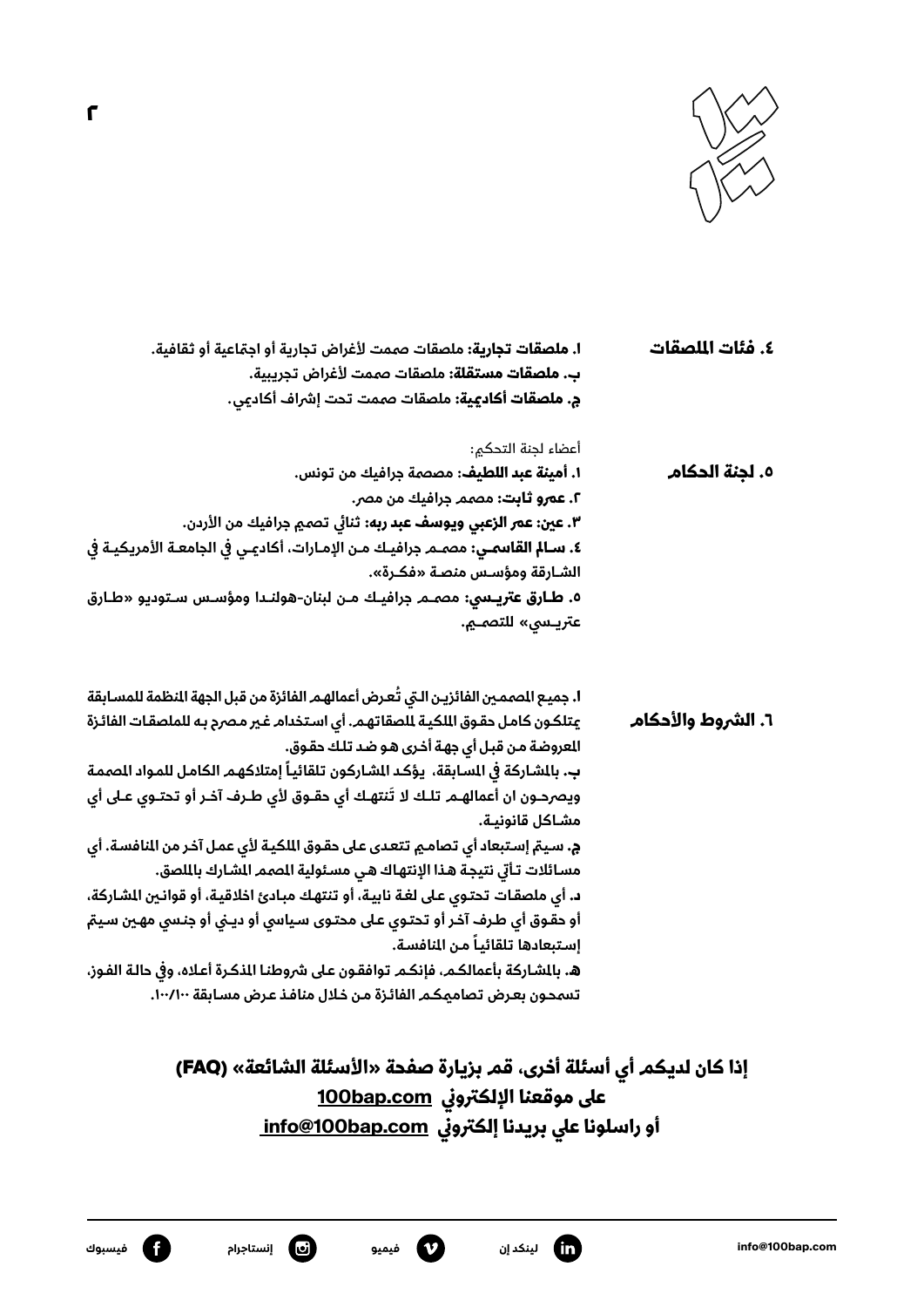

# **PARTICIPATION GUIDELINES**

hundred best arabic posters competition

round 02 | 2018

|                        | <b>COMPETITION BRIEF:</b> No brief. Just submit your best poster(s). |
|------------------------|----------------------------------------------------------------------|
| THEME:                 | No theme.                                                            |
| <b>ADMISSION FEES:</b> | Free of charge.                                                      |
| <b>DEADLINE:</b>       | To be announced soon                                                 |

| $\Omega$              | <b>a.</b> Everybody is welcome to participate, whether in case of individuals,    |
|-----------------------|-----------------------------------------------------------------------------------|
| <b>WHO CAN</b>        | collectives or studios.                                                           |
| <b>PARTICIPATE?</b>   | b. Entries are welcomed from designers located both inside and outside our        |
|                       | Arab world.                                                                       |
| 02                    | a. Method: Fill our online submission form on our website: 100bap.com             |
| <b>METHOD OF</b>      | (Note: This form takes only one poster at a time. Multiple posters would need     |
| <b>SUBMITTING</b>     | multiple forms to get submitted from the same participant)                        |
|                       | <b>b. Type of submission:</b> Soft copy submission: jpg/png/gif                   |
|                       | c. Poster Size and resolution: Max file size 5 MB - 72dpi - Dimension:            |
|                       | 2000px height.                                                                    |
| 03                    | a. The number of submissions: Participants are allowed to submit an               |
| <b>WHAT ARE THE</b>   | unlimited number of posters.                                                      |
| <b>GENERAL RULES?</b> | <b>b. Posters date:</b> Poster(s) submitted should be created between 01/01/2015  |
|                       | till the closing data of submission.                                              |
|                       | c. Submitted posters should either be designed by an Arabic designer, or for      |
|                       | an Arabic client or for an Arabic subject regardless of language and nationality. |